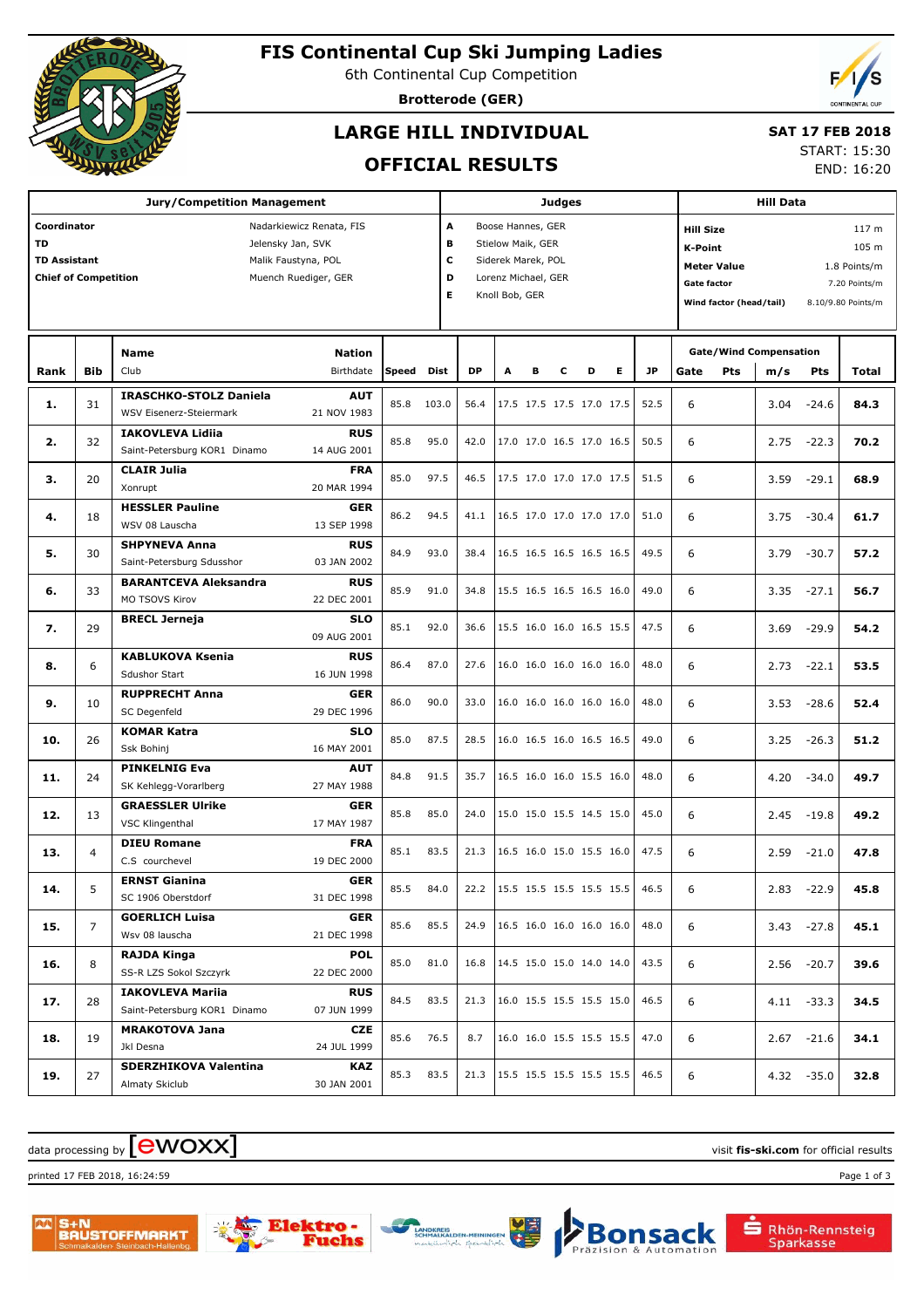

## **FIS Continental Cup Ski Jumping Ladies**

6th Continental Cup Competition

**Brotterode (GER)**

### **LARGE HILL INDIVIDUAL**

#### **SAT 17 FEB 2018**

#### **OFFICIAL RESULTS**

START: 15:30 END: 16:20

|      |              | <b>Name</b>                                          | <b>Nation</b>             |       |      |           |   |   |   |                          |   |           | <b>Gate/Wind Compensation</b> |     |      |            |              |
|------|--------------|------------------------------------------------------|---------------------------|-------|------|-----------|---|---|---|--------------------------|---|-----------|-------------------------------|-----|------|------------|--------------|
| Rank | <b>Bib</b>   | Club                                                 | Birthdate                 | Speed | Dist | <b>DP</b> | A | в | c | D                        | Е | <b>JP</b> | Gate                          | Pts | m/s  | <b>Pts</b> | <b>Total</b> |
| 20.  | 22           | <b>BLAZKOVA Barbora</b><br><b>Jkl Desna</b>          | <b>CZE</b><br>23 SEP 1997 | 83.9  | 77.0 | 9.6       |   |   |   | 15.0 14.5 15.0 13.5 14.0 |   | 43.5      | 6                             |     | 2.83 | $-22.9$    | 30.2         |
| 21.  | 12           | <b>TWARDOSZ Anna</b><br>PKS Olimpijczyk Gilowice     | <b>POL</b><br>12 APR 2001 | 85.9  | 77.0 | 9.6       |   |   |   | 14.5 14.0 15.0 14.0 15.0 |   | 43.5      | 6                             |     | 3.15 | $-25.5$    | 27.6         |
| 22.  | 21           | <b>FREITAG Selina</b><br>Sq Nickelhuette Aue         | <b>GER</b><br>19 MAY 2001 | 86.1  | 71.0 | $-1.2$    |   |   |   | 15.5 15.5 15.0 15.5 15.5 |   | 46.5      | 6                             |     | 2.59 | $-21.0$    | 24.3         |
| 23.  | $\mathsf{Q}$ | <b>LANCHO Arantxa</b><br>Sg Nickelhuette aue         | <b>GER</b><br>23 FEB 2000 | 85.6  | 67.5 | $-7.5$    |   |   |   | 15.5 15.5 15.0 15.0 15.0 |   | 45.5      | 6                             |     | 2.22 | $-18.0$    | 20.0         |
| 24.  | 25           | <b>PAILLARD Oceane</b><br>Olympic Mont d or          | <b>FRA</b><br>08 DEC 2000 | 86.0  | 71.5 | $-0.3$    |   |   |   | 15.0 14.0 14.5 14.0 14.5 |   | 43.0      | 6                             |     | 2.82 | $-22.8$    | 19.9         |
| 25.  | 15           | <b>ROESTAD Karoline</b><br>Skogn Il                  | <b>NOR</b><br>12 JUN 1995 | 85.4  | 62.5 | $-16.5$   |   |   |   | 15.0 15.0 14.5 15.0 14.5 |   | 44.5      | 6                             |     | 1.83 | $-14.8$    | 13.2         |
| 26.  | 3            | <b>KREPELKOVA Marta</b><br>Ski Klub harrachov        | <b>CZE</b><br>18 JUN 1991 | 85.2  | 63.5 | $-14.7$   |   |   |   | 15.0 15.0 14.5 15.0 14.5 |   | 44.5      | 6                             |     | 2.69 | $-21.8$    | 8.0          |
| 27.  | 14           | <b>SHISHKINA Veronika</b><br>Almaty Ski club         | <b>KAZ</b><br>18 AUG 2003 | 84.3  | 62.5 | $-16.5$   |   |   |   | 13.5 14.0 14.0 13.5 13.5 |   | 41.0      | 6                             |     | 2.23 | $-18.1$    | 6.4          |
| 28.  | 23           | <b>PAGNIER Josephine</b><br>Chaux Neuve              | <b>FRA</b><br>04 JUN 2002 | 85.1  | 58.5 | $-23.7$   |   |   |   | 13.5 13.5 14.0 14.0 13.0 |   | 41.0      | 6                             |     | 3.15 | $-25.5$    | 0.0          |
| 28.  | 17           | <b>KARPIEL Kamila</b><br>AZS Zakopane                | <b>POL</b><br>25 NOV 2001 | 85.9  | 56.5 | $-27.3$   |   |   |   | 12.5 12.5 14.0 13.5 13.5 |   | 39.5      | 6                             |     | 2.08 | $-16.8$    | 0.0          |
| 28.  | 16           | <b>KIL Joanna</b><br>Azs Zakopane                    | <b>POL</b><br>09 JUL 2000 | 85.6  | 47.0 | $-44.4$   |   |   |   | 13.0 12.5 13.0 12.5 12.5 |   | 38.0      | 6                             |     | 2.49 | $-20.2$    | 0.0          |
| 28.  | 11           | URBANIJA COZ Kaja<br>Ssk Smartno na pohorju          | <b>SLO</b><br>19 FEB 2001 | 84.8  | 60.5 | $-20.1$   |   |   |   | 13.5 14.0 14.0 13.5 13.5 |   | 41.0      | 6                             |     | 3.27 | $-26.5$    | 0.0          |
| 28.  | $\mathbf{1}$ | <b>SIDLOVA Viktoria</b><br>Sk Kartik banska bystrica | <b>SVK</b><br>12 MAR 2001 | 83.5  | 50.0 | $-39.0$   |   |   |   | 13.0 12.5 13.5 13.0 13.0 |   | 39.0      | 6                             |     | 1.37 | $-11.1$    | 0.0          |

| Did not start |                           |  |
|---------------|---------------------------|--|
| <b>Bib</b>    | Name                      |  |
|               | <b>FORSSTROEM Susanna</b> |  |

| <b>Weather Information</b> |          |      |      |                 |              |     |     |  |  |  |  |  |
|----------------------------|----------|------|------|-----------------|--------------|-----|-----|--|--|--|--|--|
|                            |          | Snow | Air  | <b>Humidity</b> | Wind $[m/s]$ |     |     |  |  |  |  |  |
|                            | Weather  | [°C] | [°C] | [%]             | Min          | Avg | Max |  |  |  |  |  |
| 1st round                  | overcast | - 1  |      | 78              | 1.3          | 2.9 | 4.3 |  |  |  |  |  |

| <b>Statistics</b> |              |                 |              |      |      |       |      |              |      |                            |                |                |  |  |
|-------------------|--------------|-----------------|--------------|------|------|-------|------|--------------|------|----------------------------|----------------|----------------|--|--|
|                   | Distance [m] |                 |              |      |      |       |      | Speed [km/h] |      | <b>Competitors/Nations</b> |                |                |  |  |
|                   | Gate         | <b>Athletes</b> | <b>Falls</b> | Min  | Avg  | Max   | Min  | Avg          | Max  | <b>Entries</b>             | <b>Started</b> | <b>Results</b> |  |  |
| 1st round         |              | 32              | 0            | 47.0 | 78.4 | 103.0 | 83.5 | 85.3         | 86.4 | 33/11                      | 32/10          | 32/10          |  |  |

 $\frac{1}{2}$  data processing by  $\boxed{\text{ewOX}}$ 

printed 17 FEB 2018, 16:24:59 Page 2 of 3





ehs